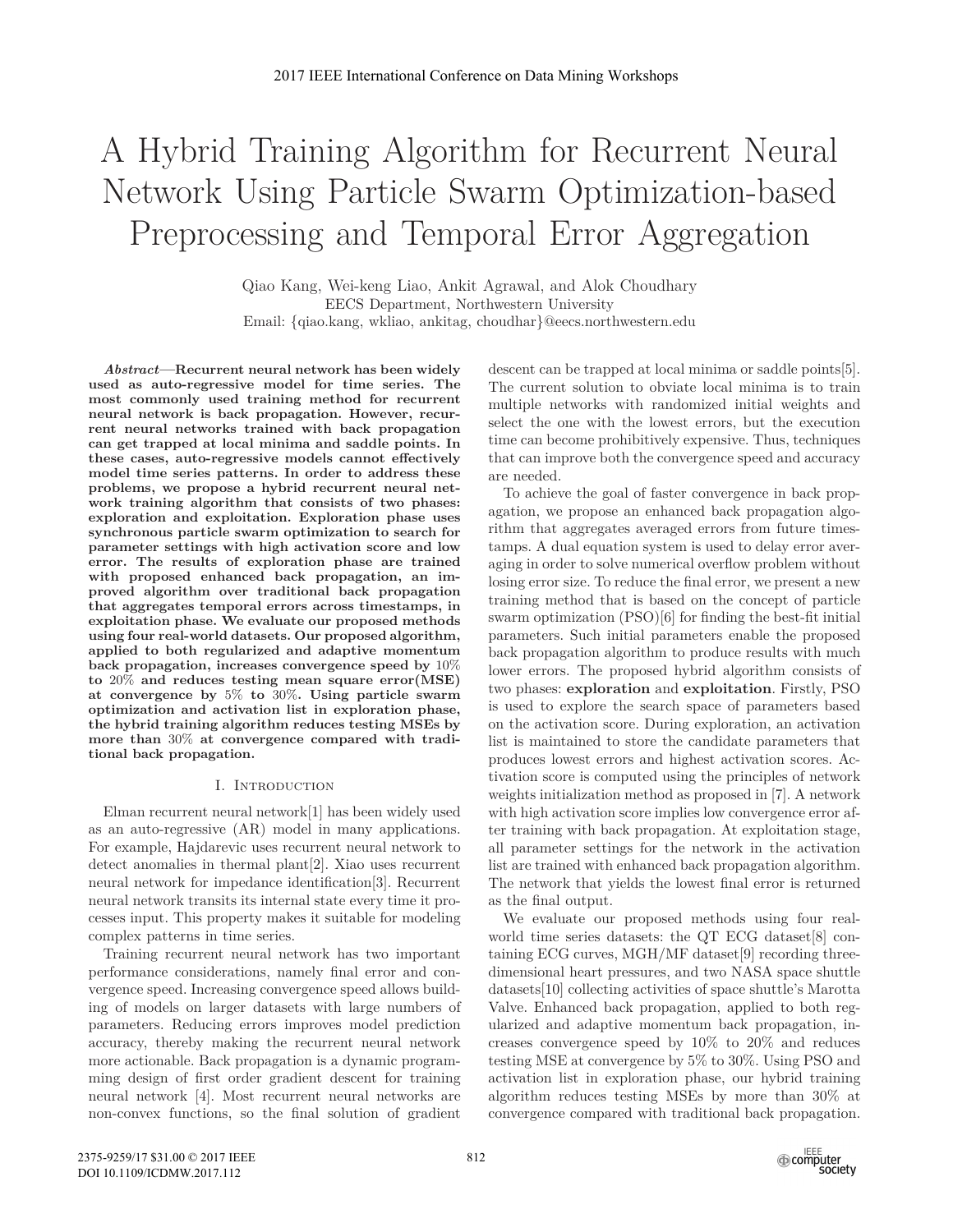





Figure 2: Unfolded Elman neural network.

#### II. Background and Related Works

Elman neural network, referred as recurrent neural network, uses context layer to adjust its state at different timestamps. Figure 1 illustrates Elman neural network. The white arrows denote full connections between layers. A recurrent neural network is equivalent to a Turing machine[11], so it is capable of encoding complex patterns. There are many variants of recurrent neural networks for addressing specific problems, such as echo state network[12], Jordan network[13], and LSTMs[14].

$$
h_t = f(Aa_t + Cc_{t-1})
$$
\n<sup>(1)</sup>

$$
c_t = h_t \tag{2}
$$

$$
o_t = g(Bh_t) \tag{3}
$$

We formulate the notations used in [15] into compact matrix-vector representations. Vectors  $a_t$ ,  $h_t$ ,  $c_t$ , and  $o_t$ are outputs of input layer, hidden layer, context layer and output layer respectively at time stamp *t*. We denote their size by  $|a|, |h|, |c|$ , and  $|o|$ , where  $|c| = |h|$ . Let *A* be a  $|h| \times |a|$  matrix such that  $A[j, i]$  represents weight from input node *i* to hidden node *j*. Let *B* be a  $|o| \times |h|$  matrix such that  $B[j, i]$  represents weight from hidden node *i* to output node *j*. Let *C* be a  $|h| \times|h|$  matrix such that  $C[j, i]$ represents the weight from context node *i* to hidden node *j*. Let  $f: \mathbb{R}^{|h|} \to \mathbb{R}^{|h|}$  be the activation function at hidden layer and  $g : \mathbb{R}^{|o|} \to \mathbb{R}^{|o|}$  be the activation function at

output layer.  $c_t$  is defined to be a zero vector when  $t < 0$ . For  $t \geq 0$ ,  $h_t$  is defined by Equation 1.  $c_t$  is defined by Equation 2.  $o_t$  is defined by Equation 3.

## *A. Back Propagation*

Elman neural network can be trained with back propagation algorithm iteratively in four phases. Firstly, the network is unfolded across all time stamps. Figure 2 illustrates an Elman neural network unfolded across two timestamps. The second phase is computing errors. Let  $\Delta_t$  be a vector of size |o| that represents the output layer errors at time *t*. Let  $\delta_t$  be a vector of size  $|h|$  that represents the hidden layer errors at time t. Let  $e_t$  be the error vector defined by the difference between *o<sup>t</sup>* and actual output of the network at time  $t$ . Let  $f'$  and  $g'$  be the first order derivatives of activation functions *f* and *g*.  $\Delta_t$  and  $\delta_t$  are computed based on Equations 4 and 5. In the third phase, the gradients for all parameters represented by matrices *A*, *B*, and *C* are computed using Equations 6, 7, and 8. In the final phase, gradients are averaged across all timestamps for gradient descent parameter updates.

$$
\Delta_t = g'(Bh_t) \odot e_t \tag{4}
$$

$$
\delta_t = (B^T \Delta_t) \odot (f'(Aa_t + Cc_{t-1})) \tag{5}
$$

$$
\frac{de_t}{dB[j,i]} = h_t[i] \Delta_t[j] \tag{6}
$$

$$
\frac{de_t}{dA[j,i]} = a_t[i]\delta_t[j] \tag{7}
$$

$$
\frac{de_t}{dC[j,i]} = h_{t-1}[i]\delta_t[j] \tag{8}
$$

The calculation of first order gradient descent of neural network, described above, brings up two challenges. The first challenge is to avoid the local optimal solutions caused by non-convexity. The gradient descent process fails to reduce error if a local optimum is reached. A possible solution is to randomly initialize multiple weights parameters and to apply gradient descent to all of them. However, this method has scaling problem because the number of random initialization is proportional to parameter size. Adding a momentum factor during parameter updates is another solution. For example, the ADAM algorithm[16] is designed for varying learning rate at current iteration based on momentums. Recent research has also shown that saddle points can slow down gradient descent convergence[5]. *l*<sup>2</sup> regularization, which adds penalty for large weights, can relieve the risk of saddle points.

#### *B. Particle Swarm Optimization*

Particle swarm optimization (PSO)[6] is generic optimization algorithm for arbitrary objective functions. A particle represents one parameter assignment. In case of recurrent neural network, the parameter assignment includes matrices *A*, *B*, and *C*. PSO allows particles to adjust their locations based on both global and local best locations. The rule of thumb for setting the number of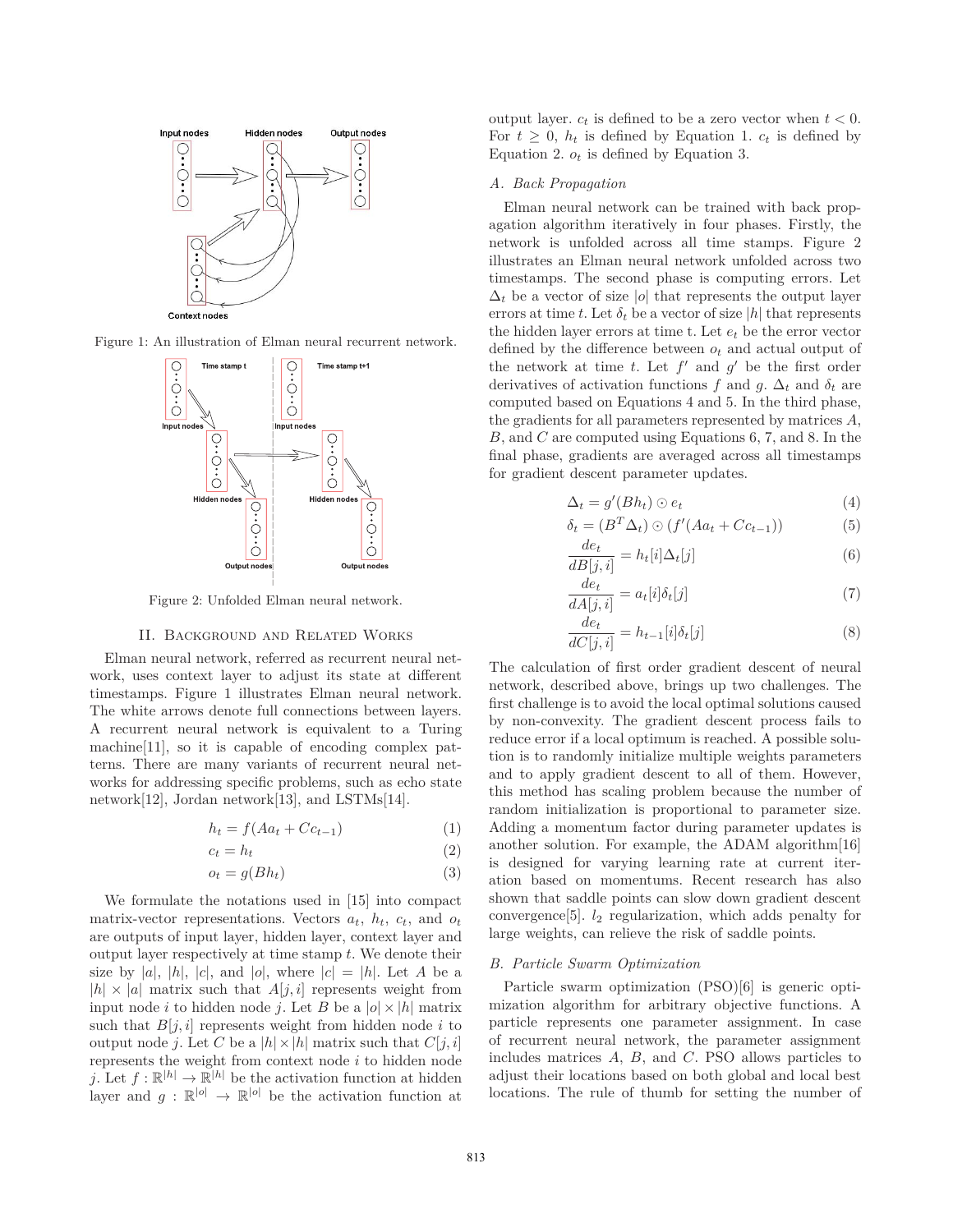| <b>Algorithm 1:</b> Hybrid Algorithm                     |
|----------------------------------------------------------|
| Data: Time series data                                   |
| <b>Result:</b> Trained Elman network <i>weights</i>      |
| 1 $E \leftarrow$ Synchronous PSO                         |
| 2 $\forall e \in E$ Apply Enhanced Back Propagation to e |
| <b>3</b> return $e \in E$ with smallest $MSE(data)$      |
|                                                          |

particles is  $p = 3N + 1$ , where *N* is the number of parameters[17]. All particles share the same global best location *gbest*, the location with the smallest MSE. Every particle also has a local best vector *lbest*, the location with smallest MSE the particle traveled. The velocity vector, determined by the displacements from current location to the locations of both local best particle and global best particle stochastically, is used to update every particle.

The idea of combining particle swarm optimization and back propagation has been discussed in [18] and [3]. However, they ignore exploration for a wide range of intermediate results. In [18], there is no guidance for selecting networks from PSO phase other than MSE, so the output of PSO phase may already be local minimum solution. In [3], the authors use gradient as a metric to select outputs from PSO phase. However, large gradient does not necessarily imply lower convergence error after gradient descent. Our proposed hybrid algorithm is different from [3]. Instead of selecting networks from final states of particles, we apply the activation score and the activation list that can thoroughly explore parameter space in the PSO phase. Moreover, we fundamentally improve back propagation algorithm to achieve faster convergence rates with lower errors.

## III. Design

The proposed hybrid algorithm consists of two main phases: exploration and exploitation. Exploration phase uses synchronous PSO to update a global activation list and exploitation uses an enhanced back propagation to train output from the exploration phase. Algorithm 1 describes the proposed hybrid algorithm. Line 1 is the exploration phase and line 2 is the exploitation phase. The parameter assignment that yields the smallest MSE is returned at line 3.

## *A. Exploration Phase*

**Definition III.1.** *The activation score of a recurrent neural network is defined by Equation 9:*

$$
1_{|h|}^T I_1(A)1_{|a|} + 1_{|o|}^T I_2(B)1_{|h|} + 1_{|h|}^T I_3(C)1_{|h|}
$$
 (9)

 $1_c$  *is a vector if size c filled with 1 for*  $c \in \mathbb{Z}^+$ *.*  $I_1$  :  $\mathbb{R}^{|h| \times |a|} \to \{0,1\}^{|h| \times |a|}, I_2 : \mathbb{R}^{|o| \times |h|} \to \{0,1\}^{|o| \times |h|}, \text{ and}$  $I_3 : \mathbb{R}^{|h| \times |h|} \rightarrow \{0,1\}^{|h| \times |h|}$  *are matrix indicator functions.* 

Indicator functions are transformations such that function  $w_i : \mathbb{R} \to \{0,1\}$ , where  $i \in \{1,2,3\}$ , is applied to

|                                                                                     | <b>Algorithm 2:</b> Synchronous PSO                                               |  |  |  |
|-------------------------------------------------------------------------------------|-----------------------------------------------------------------------------------|--|--|--|
| <b>Data:</b> Number of particles p, Maximum epochs $n_1$ , constant $c_1$ , $c_2$ , |                                                                                   |  |  |  |
|                                                                                     | Activation list size                                                              |  |  |  |
| <b>Result:</b> A list of weight assignments $E$                                     |                                                                                   |  |  |  |
|                                                                                     | 1 L $\leftarrow$ Array of Random Particles(p)                                     |  |  |  |
|                                                                                     | 2 $AL \leftarrow$ New Activation List                                             |  |  |  |
| 3 for $i \in (1, , n_1)$ do                                                         |                                                                                   |  |  |  |
| 4                                                                                   | for $j \in (1, , p)$ do                                                           |  |  |  |
| 5                                                                                   | $\phi_1, \phi_2 \leftarrow random \ numbers$                                      |  |  |  |
| 6                                                                                   | $L[j]$ , velocity $\leftarrow$ $L[j]$ , velocity $+\phi_1 c_1 (L[j]$ , $l_{best}$ |  |  |  |
|                                                                                     | $L[j].loc)+\phi_2c_2(g_{best}-L[j].loc)$                                          |  |  |  |
| 7                                                                                   | $L[i].loc \leftarrow L[i].loc + L[i].velocity$                                    |  |  |  |
| 8                                                                                   | if $MSE(L[j].loc)$ <i>i</i> $MSE(L[j].l_{best})$ then                             |  |  |  |
| 9                                                                                   | $L[i].l_{best} \leftarrow L[i].loc$                                               |  |  |  |
| 10                                                                                  | end                                                                               |  |  |  |
| 11                                                                                  | end                                                                               |  |  |  |
| 12                                                                                  | $g_{best} \leftarrow min_{q \in L}(MSE(q))$                                       |  |  |  |
| 13                                                                                  | Call Update Activation List(AL)                                                   |  |  |  |
| 14 end                                                                              |                                                                                   |  |  |  |
| 15                                                                                  | $E \leftarrow AL \cup \{q_{best}\}\$                                              |  |  |  |
| Return E<br>16                                                                      |                                                                                   |  |  |  |

**Algorithm 3:** Updating Activation List **Data**: Size of selection list *q*, priority queue *AL*

|                |                                                       | <b>Result:</b> Updated activation list AL          |  |
|----------------|-------------------------------------------------------|----------------------------------------------------|--|
|                | list $\leftarrow$ Select q particles with lowest MSEs |                                                    |  |
| 2              | Sort list by Activation Score in descending order     |                                                    |  |
| 3              | for $i \in (1, , q)$ do                               |                                                    |  |
| 4              | if AL not full then                                   |                                                    |  |
| $\overline{5}$ |                                                       | AL.insert(list[i])                                 |  |
| 6              |                                                       | else                                               |  |
| 7              |                                                       | if $AS(top(AL))$ ; AS(list[i]) then                |  |
| 8              |                                                       | pop(AL)                                            |  |
| 9              |                                                       | AL.insert(list[i])                                 |  |
| 10             |                                                       | else                                               |  |
| 11             |                                                       | if $i = 1 \wedge MSE(top(AL)) < MSE(list[i])$ then |  |
| 12             |                                                       | pop(AL)                                            |  |
| 13             |                                                       | AL.insert(list[i])                                 |  |
| 14             |                                                       | end                                                |  |
| 15             |                                                       | break                                              |  |
| 16             |                                                       | end                                                |  |
| 17             |                                                       | end                                                |  |
| 18             | end                                                   |                                                    |  |

every entry of input matrix independently and identically. We use Equation 10 to define *wi*.

$$
w_i(x) = \begin{cases} 1 & \text{if } |x| < \hat{x}_i \\ 0 & \text{otherwise} \end{cases}
$$
 (10)

$$
\hat{x}_i = \frac{8.72\sqrt{\frac{3}{n}}}{\sum_{j=1}^{N} (max(x_{i,j}) - min(x_{i,j}))^2}
$$
(11)

Let *n* be the number of inputs to a single neuron. Let  $max(x_{i,j})$  and  $min(x_{i,j})$  be the upper bound and the lower bound to the input to neuron *j* given input data.  $\hat{x}_i$  is determined as Equation 11 using ideas from [7]. If a neural network has a high activation score, the parameter assignments are likely to converge to solutions with low error after gradient descent.

Algorithm 2 is a modified version of PSO algorithm that finds the global best particle in each epoch. Because particles are pulled towards the same global best particle, we call this modification as PSO synchronous update. Algorithm 3 for updating activation list *AL* is called at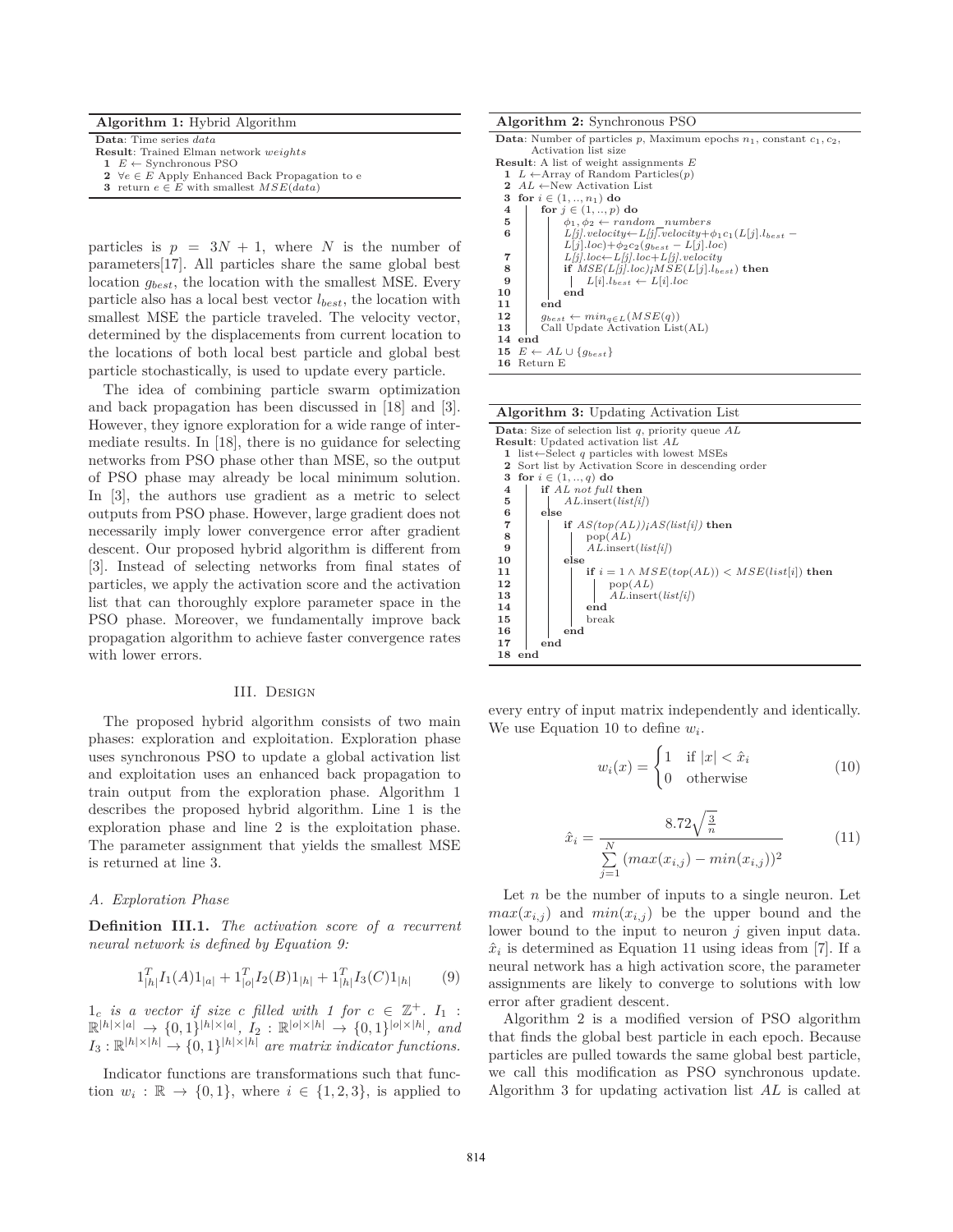line 13 of Algorithm 2. *AL* is a priority queue that stores weight assignments with high activation scores and low MSEs. In Algorithm 3, the function *AS* computes the activation score of a particle using Equation 9. *q* particles with smallest MSEs are inserted into *AL*. If *AL* is full, it pops the particle with the largest error if the particle has activation score less than the particle to be inserted. However, a particle with large MSE and large activation score can block a full list. Thus, lines 11-14 of Algorithm 3 is a mutation stage that allows insertion of a particle with lower activation score and smaller MSE.

# *B. Exploitation Phase*

When back propagation algorithm is applied to an unfolded recurrent neural network, hidden layer errors  $\delta_t$ are computed using  $\Delta_t$  at the same time stamp. It is possible to aggregate error from all future timestamps via links between context layer and hidden layer. This part of error is  $C^T \delta_{t+1}$  according to dynamic programming. Let  $t_{max}$  be the total number of timestamps. Let  $\gamma_t$  be a vector of size |*h*| representing the accumulated error for hidden layer.  $\gamma_{t_{max}}$  is set to be equal to  $\delta_{t_{max}}$ . Equation 13 is proposed to compute hidden layer error instead of using Equation 5 when  $t < t_{max}$ . The error back propagated from next layer, namely  $\delta_{t+1}$ , is averaged by the number of hidden nodes using Equation 12. The following theorem shows the new objective errors to be minimized.

$$
\gamma_t = (B^T \Delta_t + \frac{1}{|h|} C^T \gamma_{t+1}) \odot f'(Aa_t + Cc_t) \tag{12}
$$

$$
\delta_t = (B^T \Delta_t + C^T \gamma_{t+1}) \odot f'(Aa_t + Cc_t) \tag{13}
$$

**Theorem III.2.** *The objective errors of hidden layer to be minimized at timestamp t in unfolded Elman neural network defined by*  $\delta_t$  *are*  $\Delta_t + \sum_{i=t+1}^{t_{max}}$  $\frac{\Delta_i}{|h|^{i-t-1}}$ .

*Proof.* We proceed by induction from  $t = t_{max}$  to  $t = 0$ . Objective errors can be back propagated through weight matrices by chain rule.

Base case: When  $t = t_{max}$ , proof is trivial by Equation 5. Inductive step: Assume  $\forall t \geq \tau$ , the objective errors of hidden layer to be minimized at timestamp *t* defined by  $\delta_t$ are  $\Delta_t + \sum_{i=t+1}^{t_{max}}$  $\frac{\Delta_i}{|h|^{i-t-1}}$ . We can decompose  $\delta_{\tau-1} = x_{\tau-1} +$ *y*<sub>*τ*−1</sub>, where  $x_{\tau-1} = B^T \Delta_{\tau-1} \odot f'(Aa_{\tau-1} + Cc_{\tau-1})$  and  $y_{\tau-1} = C^T \gamma_{\tau} \odot f'(Aa_{\tau-1} + Cc_{\tau-1})$ . It follows that  $x_{\tau-1}$  is exactly the error back propagated from  $\Delta_{\tau-1}$ . It suffices to show that the objective error of  $y_{\tau-1}$  is  $\sum_{i=\tau}^{t_{max}}$  $\frac{\Delta_i}{|h|^{i-t-1}}$ . We can decompose  $\gamma_{\tau} = x'_{\tau} + y'_{\tau}$  into two parts:  $x'_{\tau} = B^T \Delta_t \odot$  $f'(Aa_{\tau} + Cc_{\tau})$  and  $y'_{\tau} = \frac{1}{|h|} C^{T} \gamma_{\tau+1} \text{ or } f'(Aa_{\tau} + Cc_{\tau}).$  Similarly for  $\delta_{\tau} = x_{\tau} + y_{\tau}$ , where  $x_{\tau} = B^T \Delta_{\tau} \odot f'(Aa_{\tau} + Cc_{\tau})$ and  $y_{\tau} = C^T \gamma_{\tau+1} \odot f'(Aa_{\tau} + Cc_{\tau})$ .  $x_{\tau}$  and  $x'_{\tau}$  are identical. They represent the part of objective errors propagated from  $\Delta_{\tau}$ . We also observe that  $y'_{\tau} = \frac{y_{\tau}}{|h|}$ .

By inductive assumption, objective output errors of  $\delta_{\tau}$ 

are 
$$
\Delta_{\tau} + \sum_{i=\tau+1}^{t_{max}} \frac{\Delta_i}{|h|^{i-\tau-1}}
$$
. Hence  $y_{\tau}$  has objective er-  
\nror  $\sum_{i=\tau+1}^{t_{max}} \frac{\Delta_i}{|h|^{i-\tau-1}}$ , which implies  $y'_{\tau}$  has objective er-  
\nrors  $\frac{1}{|h|} \sum_{i=\tau+1}^{t_{max}} \frac{\Delta_i}{|h|^{i-\tau-1}}$ . Thus,  $\gamma_{\tau}$  is the error for  $\Delta_{\tau}$  +  
\n $\frac{1}{|h|} \sum_{i=\tau+1}^{t_{max}} \frac{\Delta_i}{|h|^{i-\tau-1}} = \Delta_{\tau} + \sum_{i=\tau}^{t_{max}} \frac{\Delta_i}{|h|^{i-\tau-1}}$ . Since the objective  
\nerror of  $y_{\tau-1}$  is identical of  $\gamma_{\tau}$  by chain rule, it follows that  
\nthe inductive assumption holds for  $t = \tau - 1$ .

A direct implication of this theorem is that the objective error function to be minimized at any time stamp contains all errors in its future. Moreover, the weights of errors decay in terms of time. Unlike traditional back propagation error definition, the output errors in later timestamps are repeatedly used at the gradient computation before gradient averaging phase in our proposed method. Experimental results have shown the the proposed error computation can improve both convergence speed and accuracy for time series data.

## *C. Complexity Analysis*

The complexity for computing all outputs of an recurrent neural network is  $O(t_{max}(|a||h| + |o||h| + |h|^2))$ , so Algorithm 2 has complexity  $O(n_1 p t_{max}(|a||h| + |o||h| +$  $|h|^2$ )) excluding line 13 given *p* particles and *n*<sub>1</sub> epochs as input. Algorithm 3 can reuse the MSEs computed in the same epoch. The rest part does not depend on  $t_{max}$ . Thus, the overall complexity for exploration phase is  $O(n_1 p t_{max}(|a||h| + |o||h| + |h|^2)).$ 

The complexity for exploitation can be divided into two parts: error back propagation and weights update. For error back propagation, the unfolded network has *tmax* number of layers. Computation for errors has complexity  $O(t_{max}|h|(|h| + |a| + |o|))$ . Gradient computation based on errors has the same complexity. Weights update operates on folded recurrent neural network, so this process has complexity of  $O(|a||h| + |o||h| + |h|^2)$ . Suppose  $AL$ has size *m*, the entire exploitation phase has complexity  $O(n_2mt_{max}(|h|^2 + |a||h| + |o||h|))$ , given  $n_2$  epochs.

$$
\frac{n_1 t_0 + n_2 m t_1}{m k t_2} = \frac{n_1 p}{m k} \beta + \frac{n_2}{k} \alpha \tag{14}
$$

Let  $t_0$  and  $t_1$  be the execution time of one epoch in synchronous PSO and enhanced back propagation respectively. Equation 14 shows the ratio of hybrid algorithm to traditional back propagation for *m* number of recurrent neural networks with *k* number of epochs. *α* and *β* are constants. We can compare the end-to-end execution time of proposed hybrid algorithm and traditional back propagation using Equation 14.

## IV. Experimental Results

We use four datasets to evaluate our algorithm: the QT ECG dataset[8], two NASA space shuttle datasets[10], and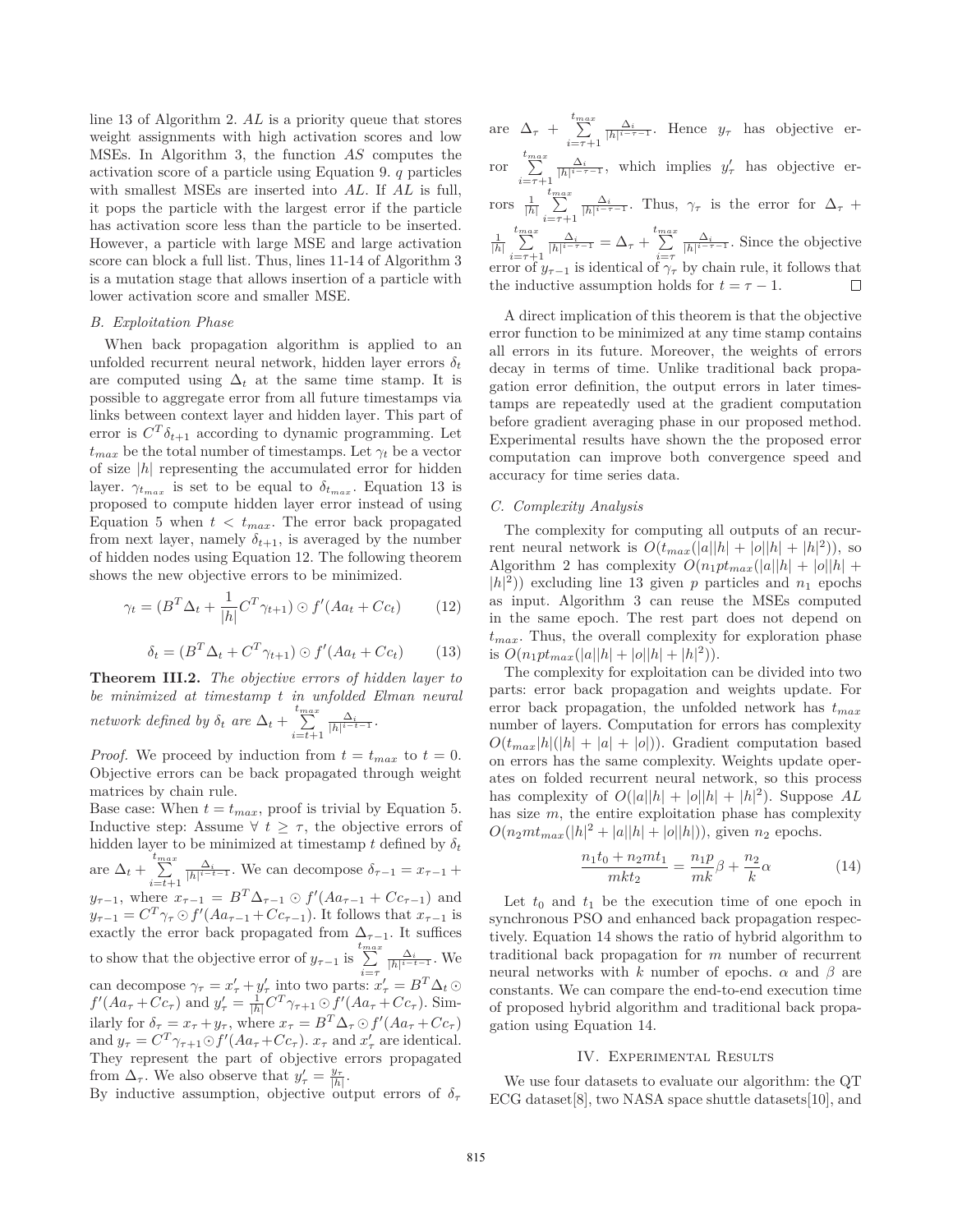

Figure 3: MSE of testing data against epoch under rBP. (a) Space shuttle puppet withdraw (b) Space shuttle puppet pulled out. (c) QT ECG database record 0606. (d) MGH/MF database record 0003.



Figure 4: MSE of testing data against epoch under ADAM. (a) Space shuttle puppet withdraw (b) Space shuttle puppet pulled out. (c) QT ECG database record 0606. (d) MGH/MF database record 0003. Table I: Datasets characteristics.

| Table 1. Datasets characteristics. |            |           |  |
|------------------------------------|------------|-----------|--|
| Dataset                            | Timestamps | Dimension |  |
| OT ECG                             | 1000       |           |  |
| Space Shuttle<br>Puppet Withdraw   | 4000       |           |  |
| Space Shuttle<br>Puppet Pulled out | 2000       |           |  |
| MGH/MF                             | 3600       |           |  |

MGH/MF dataset[9] recording three-dimensional heart pressures. Table I summarizes all datasets.

QT ECG dataset measures the electrical voltage of human heart beats at different timestamps[8]. NASA space shuttle datasets illustrate the sensor records of energizing phases of space shuttle Marotta Valves. MGH/MF dataset[9] contains multiple electrical recordings of patients' conditions. For MGH/MF dataset, we focus on three attributes: arterial pressure, pulmonary arterial pressure, central venous pressure in particular because it has been argued in [19] that the heart pressures are correlated, which enables the use of AR model.

## *A. Enhanced Recurrent Back Propagation*

Current research works focus on gradient descent phase of back propagation algorithm in order to improve convergence speed and accuracy. Our proposed enhanced back propagation changes the computation of objective error in the error back propagation stage, so it can be combined with existing gradient descent methods. In this section, we demonstrate the convergence speed and final MSE improvement for two state-of-art methods:  $l_2$ -regularization

back propagation (rBP) and adaptive moment estimationbased method (ADAM).

$$
\frac{1}{m}\sum_{i=1}^{m} (old[i] - new[\alpha \times i])/old[i] \tag{15}
$$

Equation 15 defines discrete average MSE convergence speedup. It presents that the average percentage of error reduction given the same execution time. Given a recurrent neural network, *old*[*i*] refers to the MSE of the traditional back propagation and *new*[*i*] refers to the MSE of enhanced back propagation for running *i* number of epochs. Because the proposed error aggregation bears the overhead of extra matrix-vector multiplications per epoch, the comparison of *old* and *new* should have a phase shift in order to compute average MSE convergence speedup given the same execution time. The phase shift percentage is represented by  $\alpha$  in Equation 14 and 15.

We initialize 32 recurrent neural networks with randomized weights. For each of the networks, we apply the same gradient descent algorithm using errors computed by Equations 5 and 13 separately to the same training data with the same number of epochs. Learning rate ranging from 0.5 to 1.0 and  $\lambda = 0.01$  are used for rBP. We evaluate convergence speedup and error reduction at convergence using testing data with two-fold cross validation and average results of 32 networks.

Figures 3a, 3b, 3c, 4a, 4b, and 4c illustrate testing error convergence in terms of execution time. Table II and